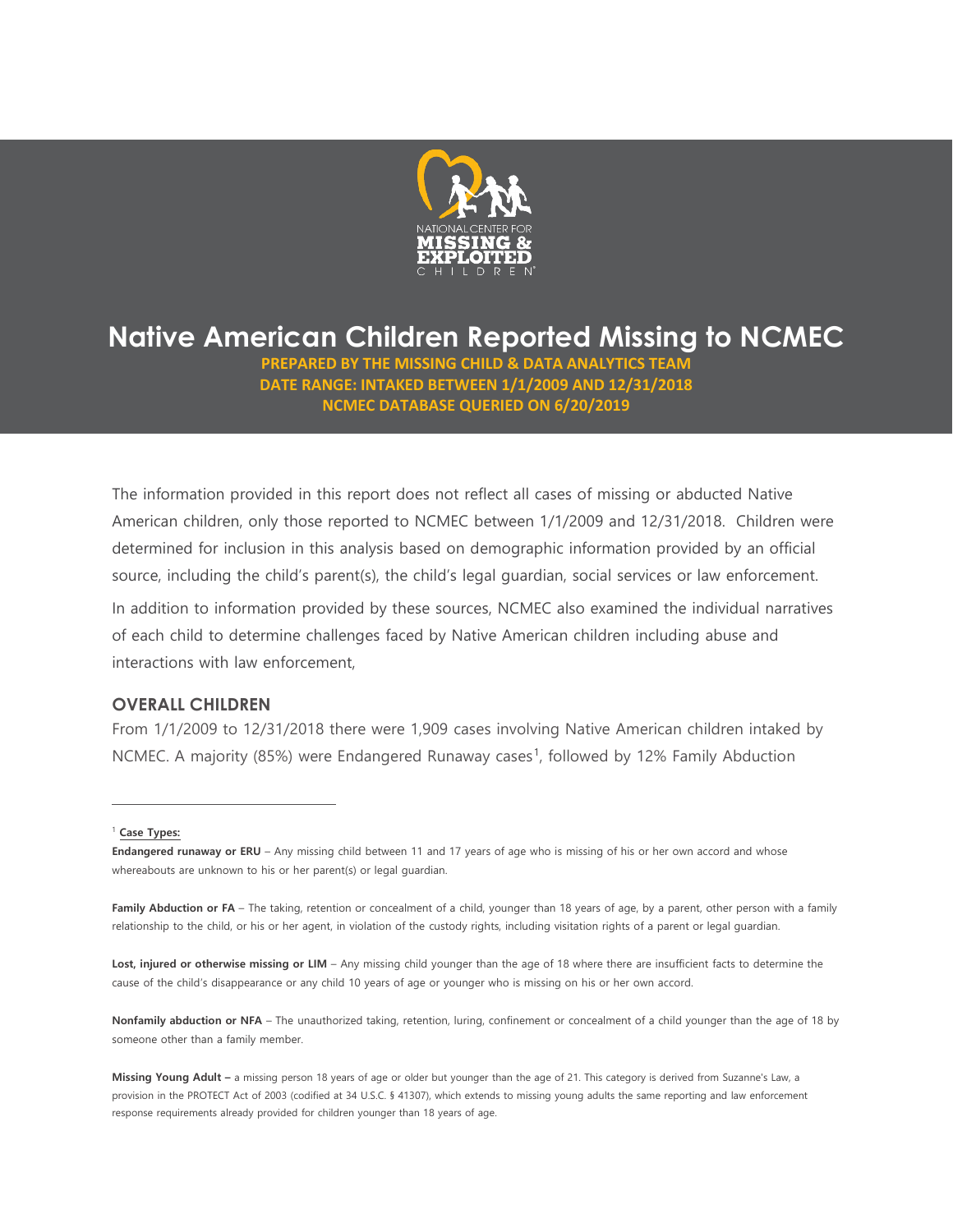### cases[2](#page-1-0).

Fifty-nine percent of these children were female, and 41% of these children were male. Almost two thirds (65%) of these children were between the ages of 15 and 17, while almost a quarter (23%) of these children were between the ages of 10 and 14.

Over a third (35%) of these children had at least one tribal affiliation. The five most common tribal affiliations were Cherokee (46 children), Navajo (40 children), Sioux (35 children), Chippewa (33 children) and Alaska Native ([3](#page-1-1)1 children)<sup>3</sup>.

# **MEAN AGE OF MISSING NATIVE AMERICAN CHILDREN REPORTED TO NCMEC:** 14

A majority (59%) of missing Native American children

were reported to NCMEC by social services. Missing Native American children were almost as likely to be reported to NCMEC by law enforcement (17%) as they were a parent (18%).

### *Abuse*

 $\overline{a}$ 

This report examined individual narrative details for a variety of types of abuse, namely: sexual, physical, verbal, emotional, neglect, and the grooming that can be associated with these types of abuse. Abuse was mentioned with some frequency for missing Native American children based on information provided to NCMEC by the child's parent, legal guardian, social worker or law enforcement. Twelve percent of cases involved possible or suspected abuse by a non-family member, and 10% of cases involved confirmed abuse by a non-family member. Four percent of cases involved possible or suspected abuse by a biological family member, and 4% of cases involved confirmed abuse by a biological family member. Another 4 cases involved suspected abuse by a foster family member, and 2 cases involved confirmed abuse by a foster family member.

In addition to examining multiple types of reported abuse, this report focused on sexual abuse in particular, which is also reflected in external research. A 2016 Research Report from the National Institute of Justice found that over half (56%) of all Native American women and over a quarter (28%) of Native American men had experienced sexual violence in their lifetime[4](#page-1-2).

Eleven percent of missing Native American children intaked by NCMEC in the most recent decade had a reported history of sexual abuse. The types of sexual abuse ranged from child sex trafficking (62% of all cases involving a history of sexual abuse), sexual abuse by a family member (10%), statutory rape (13%), and sexual assault by an acquaintance (4%).

<span id="page-1-1"></span><sup>3</sup> Tribal name/affiliation for each child was documented based upon information provided by an official source and any omissions or lack of Tribal specificity is unintentional

<span id="page-1-0"></span><sup>&</sup>lt;sup>2</sup> The remaining 3% belonged to the Nonfamily Abduction, Missing Young Adult, and Lost, Injured or Otherwise Missing case types.

<span id="page-1-2"></span><sup>4</sup> <https://www.ncjrs.gov/pdffiles1/nij/249736.pdf> Violence Against American Indian and Alaska Native Women and Men, page 2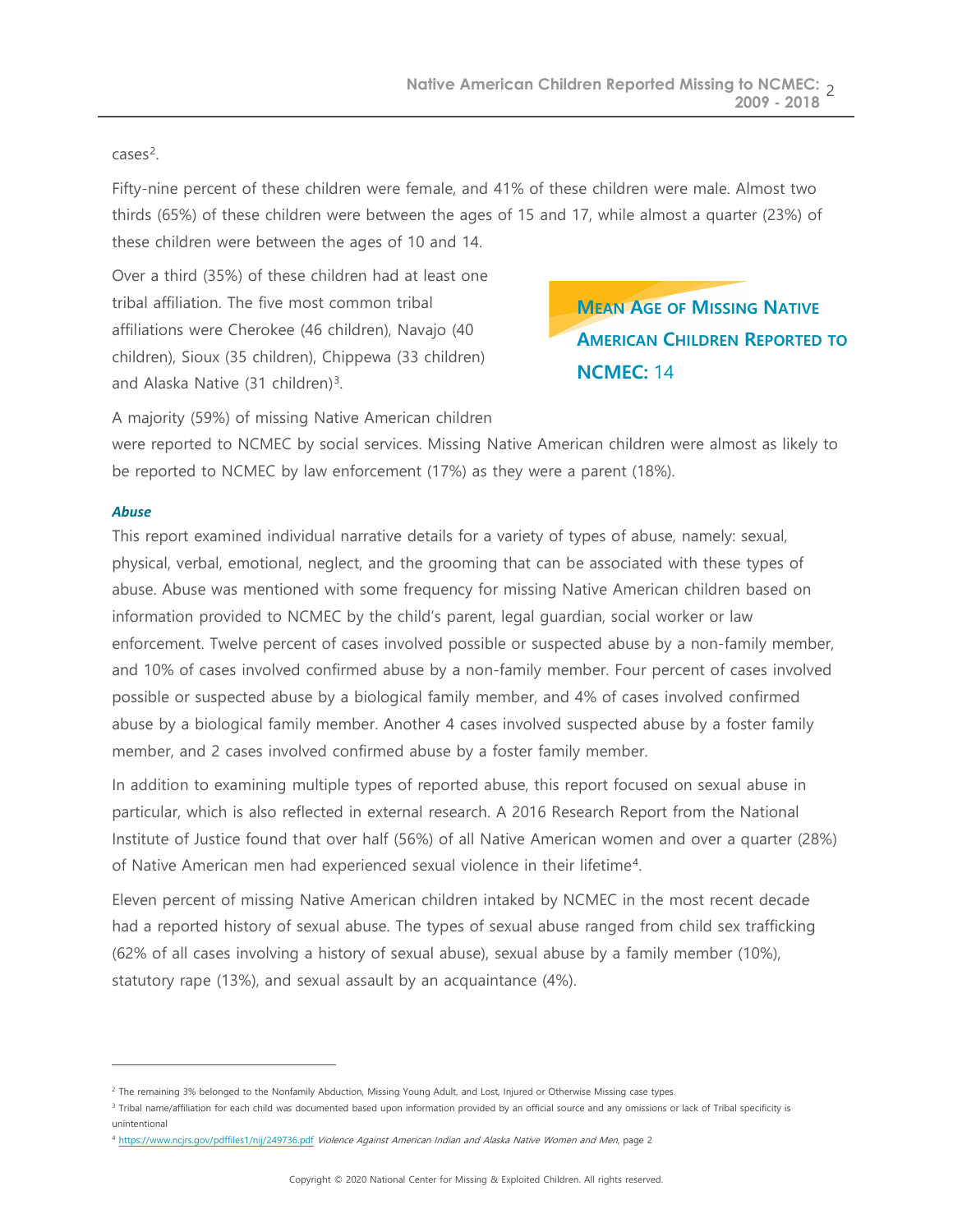### *Missing and Recovery Circumstances*

A majority (71%) of children were reported missing from a biological family or foster family home.

There were 277 children who were involved in at least two missing incidents. Children who were involved in multiple missing incidents had a mean amount of three missing incidents. Forty-five was the highest number of missing incidents for one child.

Nearly all cases (98%) were resolved, with 79% of children recovered after 48 hours. Children had an average missing duration

## **TOP FIVE STATES WITH MISSING INCIDENTS REPORTED TO NCMEC**

- **WASHINGTON (396)** 
	- OKLAHOMA (325)
	- MINNESOTA (126)
- NORTH DAKOTA (108)
- ARIZONA (95)

of two months. Only 3% of recovered children were missing for more than a year.

### *Deceased Children*

There were 13 children who were recovered deceased. Five of these were accidental deaths, four were homicides and two were suicides. Manner of death was unknown for two children. Only two deceased children were recovered within 48 hours.

## **CHILDREN MISSING FROM TRIBAL TERRITORY**

There were 162 children (8% of the total) who were reported missing from tribal territory. The following paragraphs will highlight differences between the populations of Native American children missing from tribal territories versus Native American children who were reported missing from outside tribal territories.

At the time this report was compiled, children reported missing from tribal territory were more likely to have active cases, meaning they remained currently missing. Children missing from tribal territory tended to be younger. They had a mean age of 11 years old as opposed to the mean age (14 years

old) of children missing from outside tribal territory.

Three percent of these children had active cases, as opposed to 1% of children missing from outside tribal territory who had active cases. Most of the Native American children who were recovered deceased went missing from tribal territory (9 out of 13).

Children reported missing from tribal

## **TOP FIVE RESERVATIONS WITH MISSING INCIDENTS REPORTED TO NCMEC**

- NAVAJO NATION (14)
- FORT PECK RESERVATION (10)
- TULALIP RESERVATION  $(9)$
- PINE RIDGE RESERVATION (8)
- BLACKFEET INDIAN RESERVATION (8)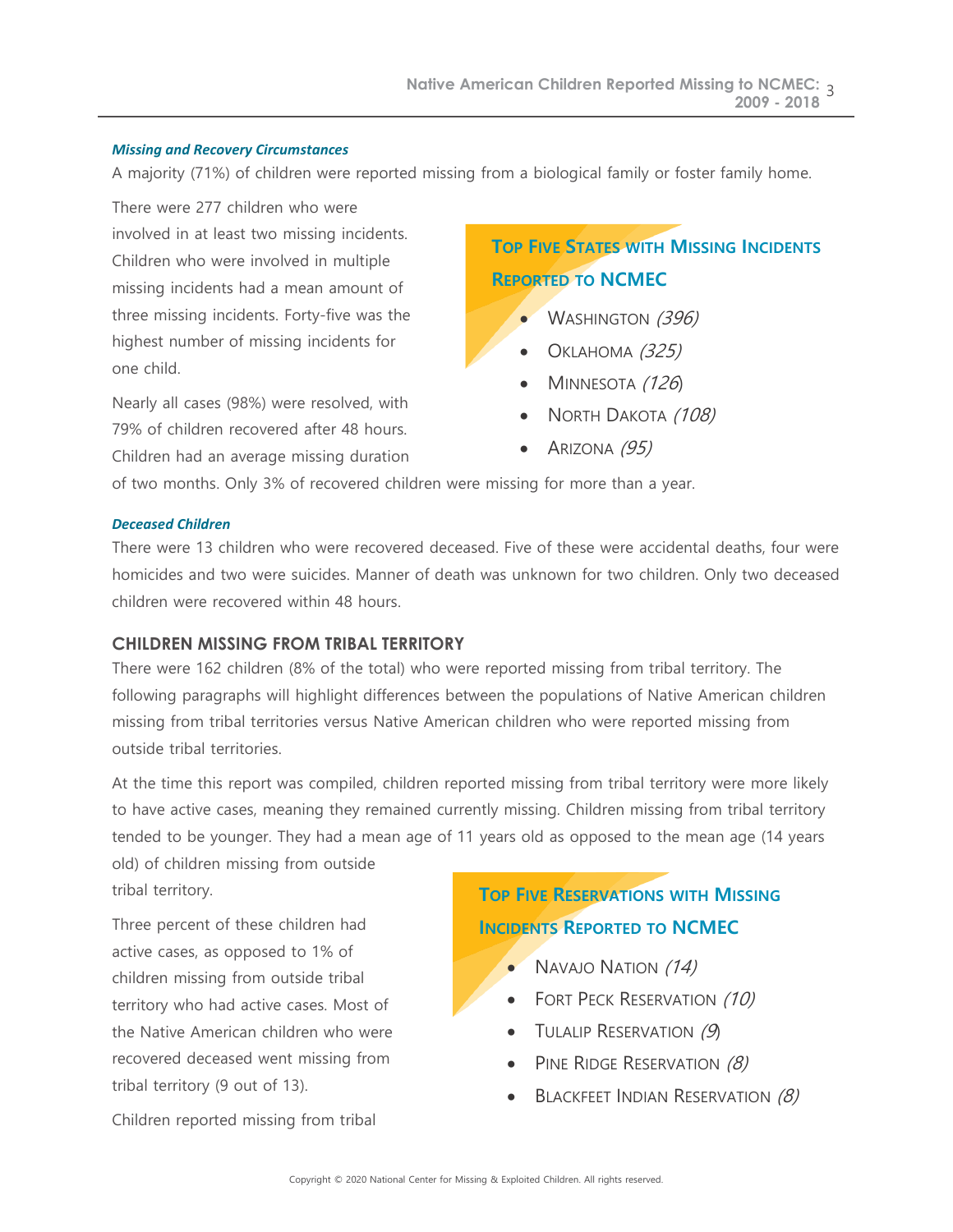territory were more likely to be victims in Family Abduction cases compared to children reported missing outside of tribal territory. Over a third (36%) of children missing from tribal territory were victims in Family Abduction cases, while only 10% of Native American children missing from outside tribal territory were victims in Family Abduction cases. In addition, a higher proportion of children missing from tribal territory were victims in Nonfamily Abduction cases. Five percent of children missing from tribal territory were victims in Nonfamily Abduction cases, while only 1% of Native American children missing from outside tribal territory were victims in Nonfamily Abduction incidents.

Children missing from tribal territory had a slightly shorter missing duration. They had an average missing duration of 65 days, while children missing from outside tribal territories had an average missing duration of 68 days.

There are unique challenges as law enforcement responds to reports of children missing from tribal territory, including lower police coverage than jurisdictions outside of tribal territory. The most recent comprehensive federal survey indicated that Indian reservations have an average of 1.3 officers per 1,000 residents. Comparable rural jurisdictions outside tribal territory have approximately 1.8 officers per 1,000 residents, while the national average is 2.3 officers per 1,000 residents. Non-tribal areas with a comparable crime rate to tribal jurisdictions range from 3.0 to 6.6 officers per 1,000 residents.<sup>[5](#page-3-0)</sup> Reservations in the western region of the United States also cover a great deal of territory, which makes the limited number of police officers challenging. Police officers in these areas could be occupied for half a day responding to a call for service<sup>[6](#page-3-1)</sup>. NCMEC's data involving Native American children missing from tribal territory demonstrated that law enforcement in these areas often had to traverse long distances. Law enforcement on tribal territory had a mean travel distance of 15 miles and 22 driving minutes to the last known location of a missing child. Ninety-six miles was the furthest distance a police officer would have had to travel in order to reach the last known location of a missing child on tribal territory.

### **NATIVE AMERICAN CHILDREN MISSING FROM CARE**

There were 1,305 cases involving Native American children missing from care who were intaked by NCMEC (68% of the total). The vast majority (94%) of these were Endangered Runaway children. Fiftysix percent of these children were female, and 44% of these children were male. Three quarters (75%) of these children were between the ages of 15 and 17, and nearly a quarter (22%) were between the ages of 10 and 14. While nearly all (99%) of these cases were resolved, a vast majority (79%) were not resolved within 48 hours. Twenty-four of the resolved cases involved children who had been missing for a year or longer.

 $\overline{a}$ 

<span id="page-3-0"></span><sup>5</sup> [https://www.ncjrs.gov/pdffiles1/nij/188095.pdf,](https://www.ncjrs.gov/pdffiles1/nij/188095.pdf) Policing on American Indian Reservations, page 27

<span id="page-3-1"></span> $6$  Ibid, page 28  $\,$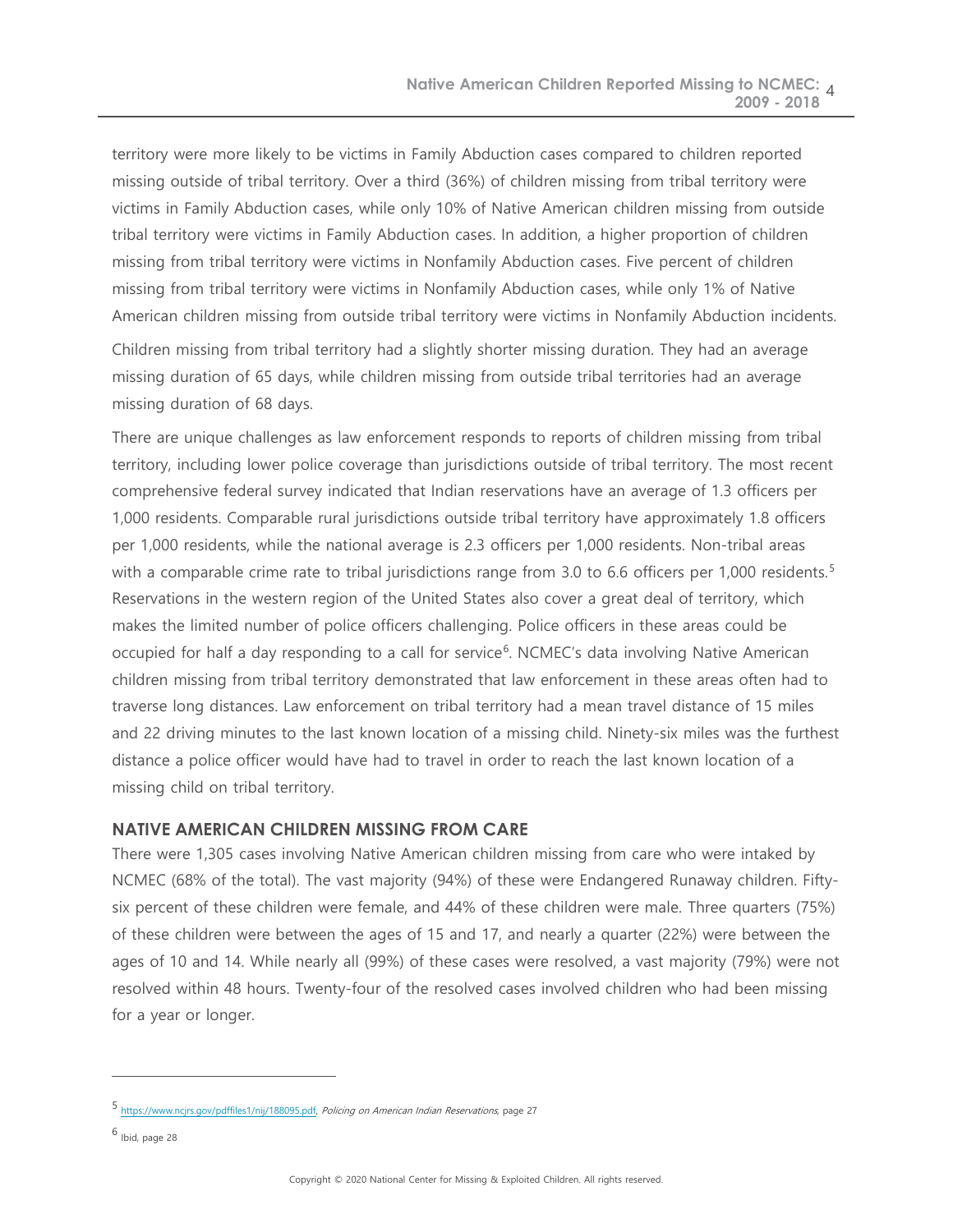## **ENDANGERED RUNAWAY NATIVE AMERICAN CHILDREN**

As stated previously, Endangered Runaway cases make up the majority (85%) of missing Native American children who were reported to NCMEC during this time period. For this report, individual narrative details were reviewed in order to ascertain the circumstances surrounding a child's missing incident. This next section highlights the various challenges missing Native American children reportedly faced during their missing incidents.

### *Challenges and Endangerments Before Missing Incident*

Prior to missing incidents, some children were reported to have experienced conflict with their family members and guardians. Some Endangered Runaway children reportedly expressed a dislike of being in placement (8% of all Endangered Runaway children). Five percent reportedly disliked the rules at home, and 5% had an altercation with someone prior to their missing incident. Furthermore, children reportedly expressed an interest in living with their biological family (2%), or a peer (2%). Some had recently experienced consequences related to illegal behavior (2%).

Four percent of Endangered Runaway children had truancy issues, and 6% had been in a mental health treatment facility.

A small percentage (8%) of Endangered Runaway Native American children were reported to be in some type of sexual relationship with adults they described as a "boyfriend" or "girlfriend" at the time of their missing incident. The average age of Endangered Runaway Native American children was 15 years old, while the average age of the men or women these children were involved with was 20- years-old<sup>[7](#page-4-0)</sup>.

According to data collected by a non-profit organization conducting research on sentencing policy,

racial disparities and alternatives to incarceration, Native American youth are overly represented within the incarcerated youth population. In fact, they are three times more likely to be incarcerated than their white peers $8$ .

3% OF MISSING NATIVE AMERICAN ENDANGERED RUNAWAY CHILDREN REPORTED TO NCMEC WERE LGBT

The narratives for all Native American children reported missing to NCMEC during this time period, showed that 29% of Native American Endangered Runaway children reported missing to NCMEC had some involvement with the criminal justice system. Information reported to NCMEC indicated that 9% had been arrested, 12% had been in juvenile detention, 5% had been on probation, 1% had been incarcerated, and 13% were noted to have violated the law but the consequences were not clear in

 $\overline{a}$ 

<span id="page-4-0"></span> $7$  This mean is derived from cases where the age was reported.

<span id="page-4-1"></span><sup>8</sup> [https://www.sentencingproject.org/wp-content/uploads/2017/10/Native-Disparities-in-Youth-Incarceration.pdf,](https://www.sentencingproject.org/wp-content/uploads/2017/10/Native-Disparities-in-Youth-Incarceration.pdf) Native Disparities in Youth Incarceration, page 1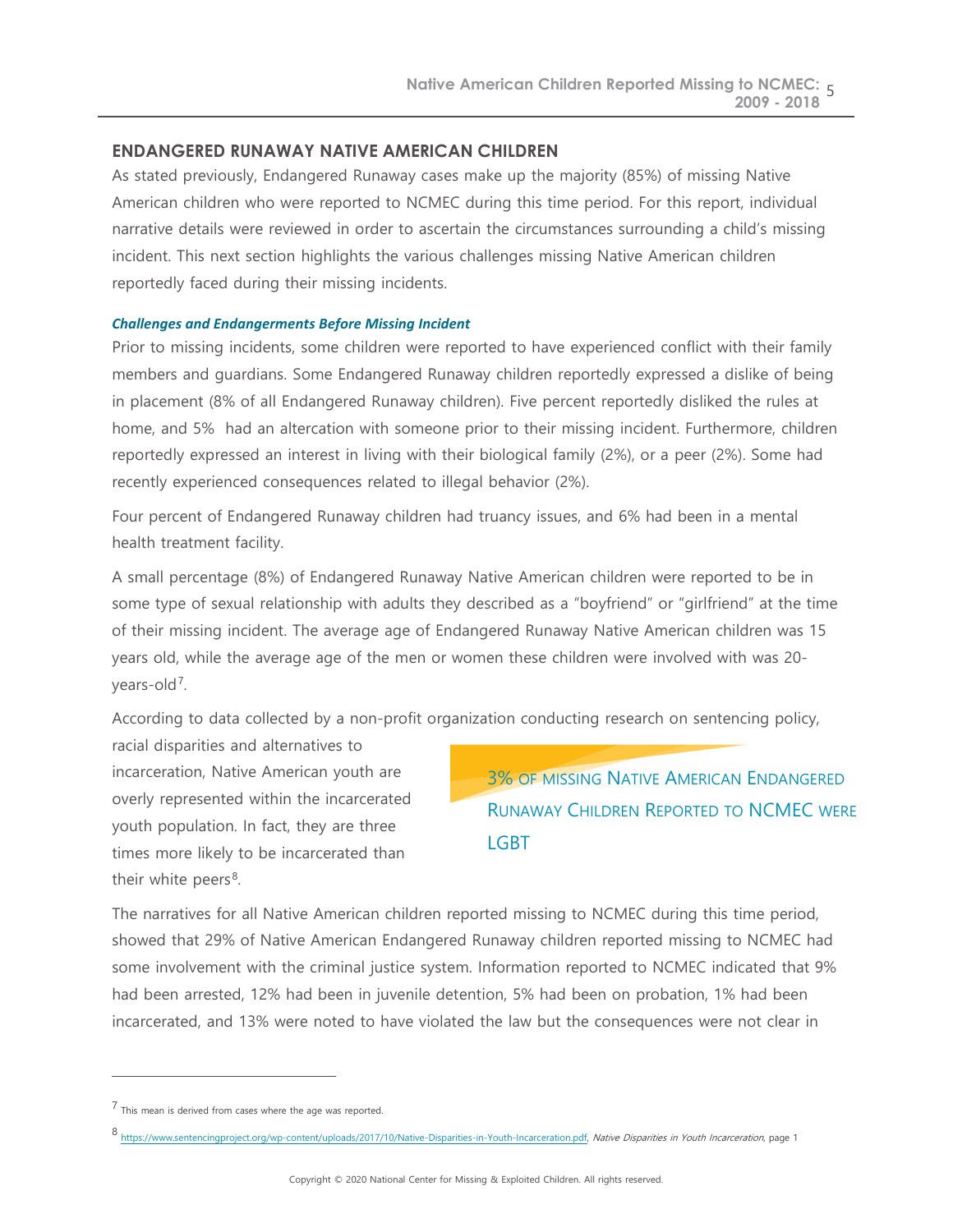the information provided to NCMEC.

### *Financial Support During Missing Incident*

During a missing incident, Endangered Runaway children were most likely to seek shelter or financial support from a friend, romantic partner, or some other type of peer (14%). Four percent were supported by a family member. Two percent were supported by their mother, and 1% were supported by their father. Three percent had access to money and/or stole money prior to their missing incident. One percent reportedly sold drugs during their missing incident, and 1% were victims of sex trafficking, exchanging sex for money or a place to stay.

### *Endangerments - All*

This report analyzed the prevalence of 12 different endangerments among Native American Endangered Runaway children reported missing to NCMEC during this period of time. The vast



majority (91%) of these children had at least one reported endangerment. These children had an average of three endangerments.

### *Endangerments - Drug Usage*

Over half (63%) of Native American Endangered Runaway children were reported to have used drugs or

alcohol. Of the children who used drugs, they used an average of two types of drugs.

Marijuana (46%) and alcohol (36%) were the most commonly used. A minority (14%) of Endangered Runaway Native American children used methamphetamines as well.

### *Endangerments - Mental Illness, Self-Harm, and Suicidal Tendencies*

Forty-one percent of Native American Endangered Runaway children had at least one mental illness diagnosis. Children with a reported mental illness diagnosis had an average of two.

The five most commonly reported mental illness diagnoses for Native American Endangered Runaway children were Depression (20%), Attention-Deficit/Hyperactivity Disorder (11%), Anxiety (9%), Post-Traumatic Stress Disorder (9%) and Oppositional Defiant Disorder (5%).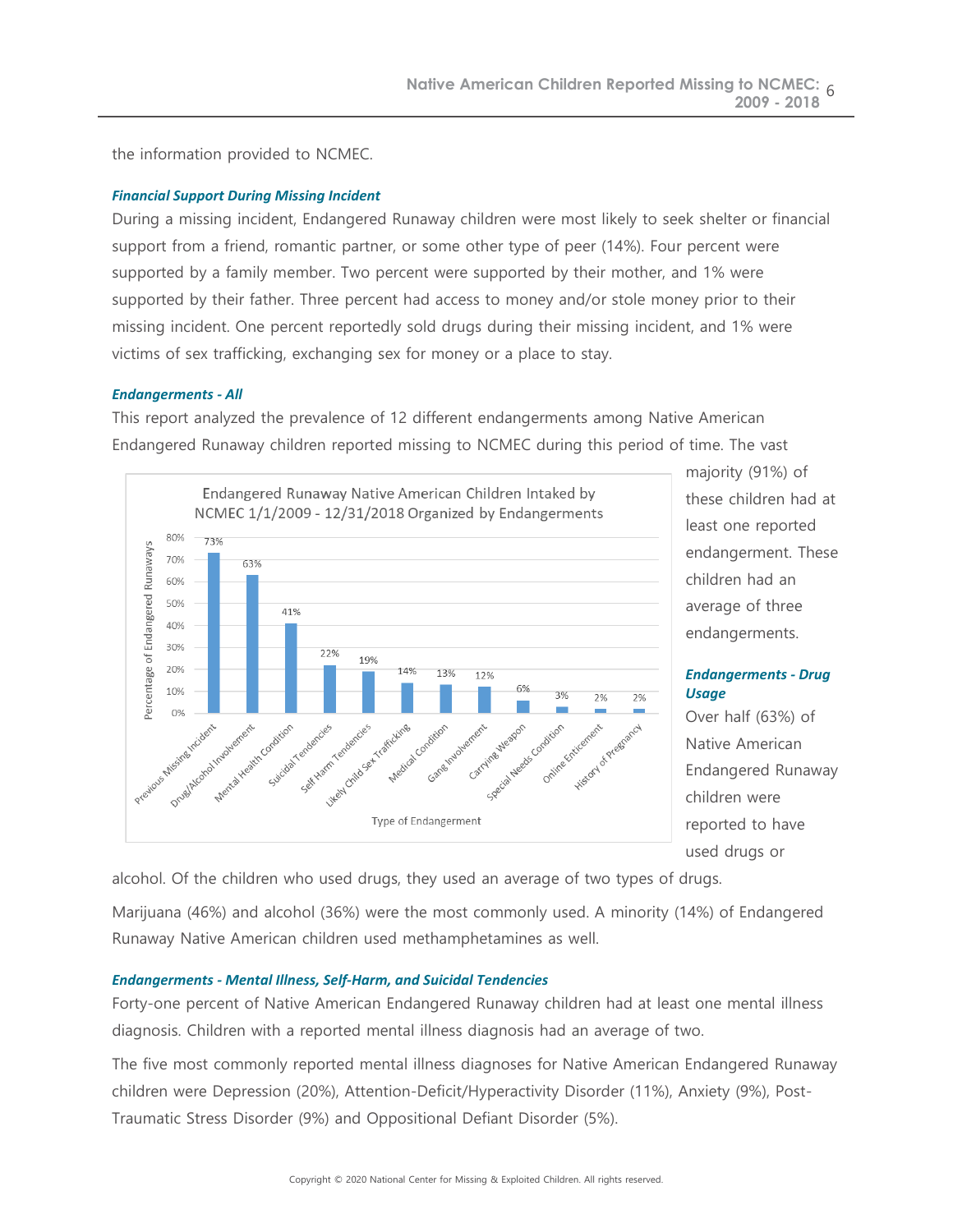Twenty-two percent of Endangered Runaway children had suicidal tendencies, and 19% had self-harm tendencies.

## **ABDUCTOR INFORMATION**

In cases of abduction, there were 183 known abductors involved. The clear majority (90%) of these cases were classified as Family Abductions, while a minority (10%) were classified as Nonfamily **Abductions** 

A plurality (42%) of these abductions were carried out by the child's mother, followed by over a quarter (27%) that were carried out by the child's father. Other relatives made up an additional 18% of abductors. A majority (63%) of these abductors were Native American, with an additional 11% of the abductors being White. There were 15 cases that involved more than one abductor.

Acts of violence played a role in some of these abductions. Eleven percent of Family Abductions involved violence. It was most common for the perpetrator to become violent towards the child's mother (13 cases). Violence during Family Abductions could also involve violence toward the child (seven cases), violence towards the father (two cases), violence toward another relative (four cases), destruction of property as a means of intimidation (2 cases) and driving a car in a reckless manner to intimidate someone (two cases).

Twelve Nonfamily Abductions involved violence. Violence toward the child was most common (five cases). Violence during Nonfamily Abductions could also involve violence towards the child's mother (four cases), destruction of property as a means of intimidation (three cases) and driving a car in a reckless manner in order to intimidate someone. (four cases).

## **SUMMARY AND CONCLUSION**

This dataset represents children belonging to a variety of regions, age groups, and life experiences. There were 125 tribal affiliations reported. These children were reported missing from 43 states, and 52 reservations. A majority (92%) were not reported missing from tribal territory at all.

Despite this diversity in locations and experiences, there were some notable trends within this snapshot of the population. Children had a mean age of 14. Twelve percent of cases included reports of victimization by abuse. A majority of children were recovered after 48 hours, and children had a mean missing duration of two months.

A majority of these children were missing from care, and 8% were missing from tribal territory. Children missing from care were most often Endangered Runaways and had a longer mean missing duration than all Native American children. Children missing from tribal territory tended to be younger (11-years-old as the mean age versus 14-years-old as the mean age for all Native American children). They were more likely to be victims in Family Abductions than children not reported missing from tribal territory.